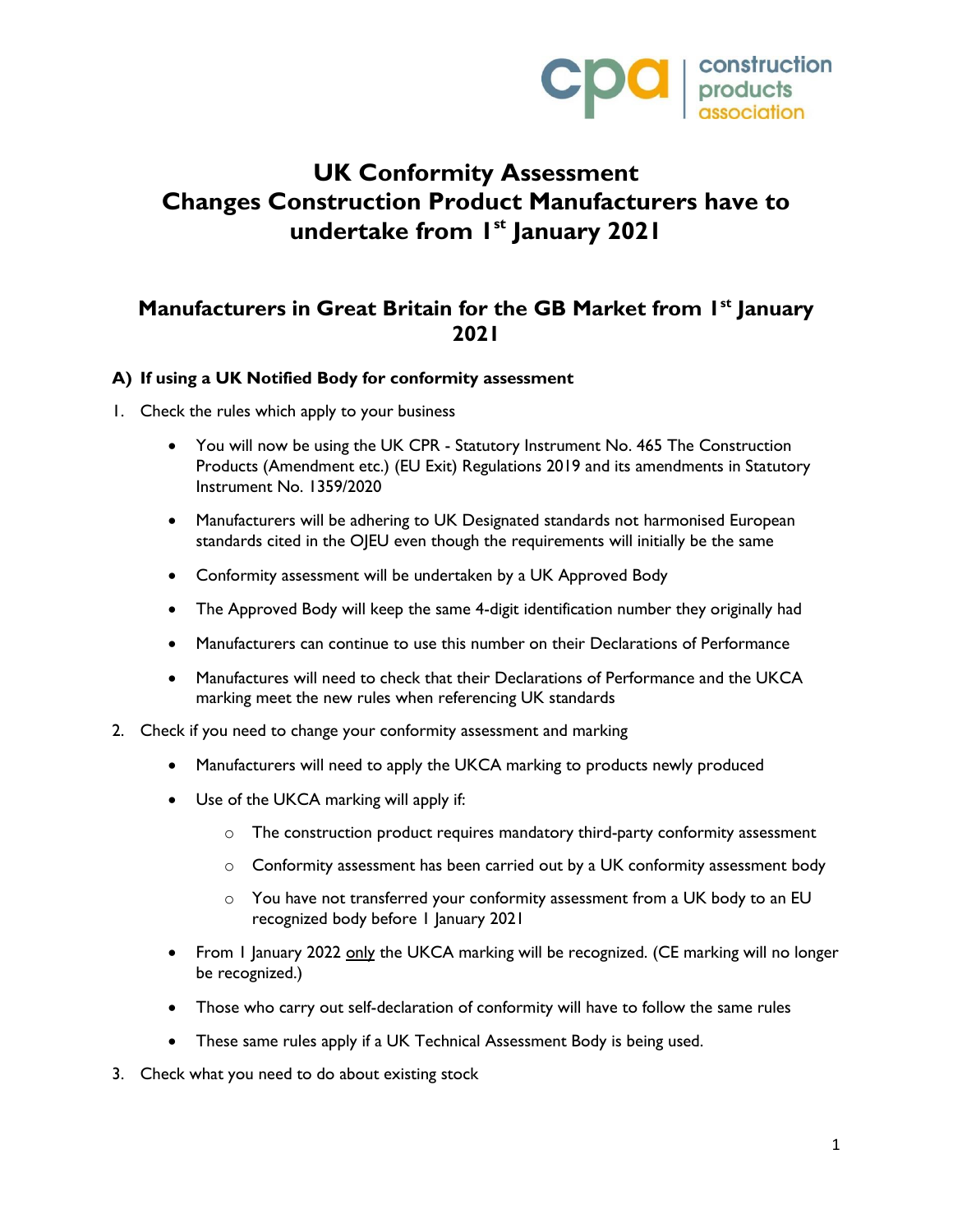

- Existing stock already fully manufactured and ready to be placed on the market before  $1^{st}$ January 2021 does not need to use the UKCA marking, these products can be placed on the GB market with the CE marking.
- Physical placing on the market is satisfied when a written or verbal agreement (or an offer of an agreement) to transfer ownership or possession or other rights in the product. This does not require physical transfer of the product.
- These concession ends on 31 December 2021

#### **B) If using an EU Notified Body for conformity assessment**

- 1. Check the rules which apply to your business
	- You will be now using the UK CPR Statutory Instrument No. 465 The Construction Products (Amendment etc.) (EU Exit) Regulations 2019 and its amendments in Statutory Instrument No. 1359/2020
	- You will need to change to affixing the UKCA marking
	- This will require you to use a UK Approved Body only
	- Manufacturers will be adhering to UK Designated Standards not harmonised European standards cited in the OJEU even though the requirements will initially be the same
	- While the CE marking will be accepted in the UK until 1 January 2022, thereafter the UKCA marking becomes mandatory from this date
- 2. Your conformity assessment body has changed so a new identification number will be issued
	- A new Declaration of Performance will have to be produced showing this new identification number
	- The reference number on the Declaration of Performance has changed so amendments will need to be made to the CE marking as well
- 3. Check what you need to do about existing stock
	- Existing stock already fully manufactured and ready to be placed on the market before 1st January 2021 does not need to use the UKCA marking, these products can be placed on the GB market with the CE marking.
	- Physical placing on the market is satisfied when a written or verbal agreement (or an offer of an agreement) to transfer ownership or possession or other rights in the product. This does not require physical transfer of the product.
	- These concession ends on 31 December 2021.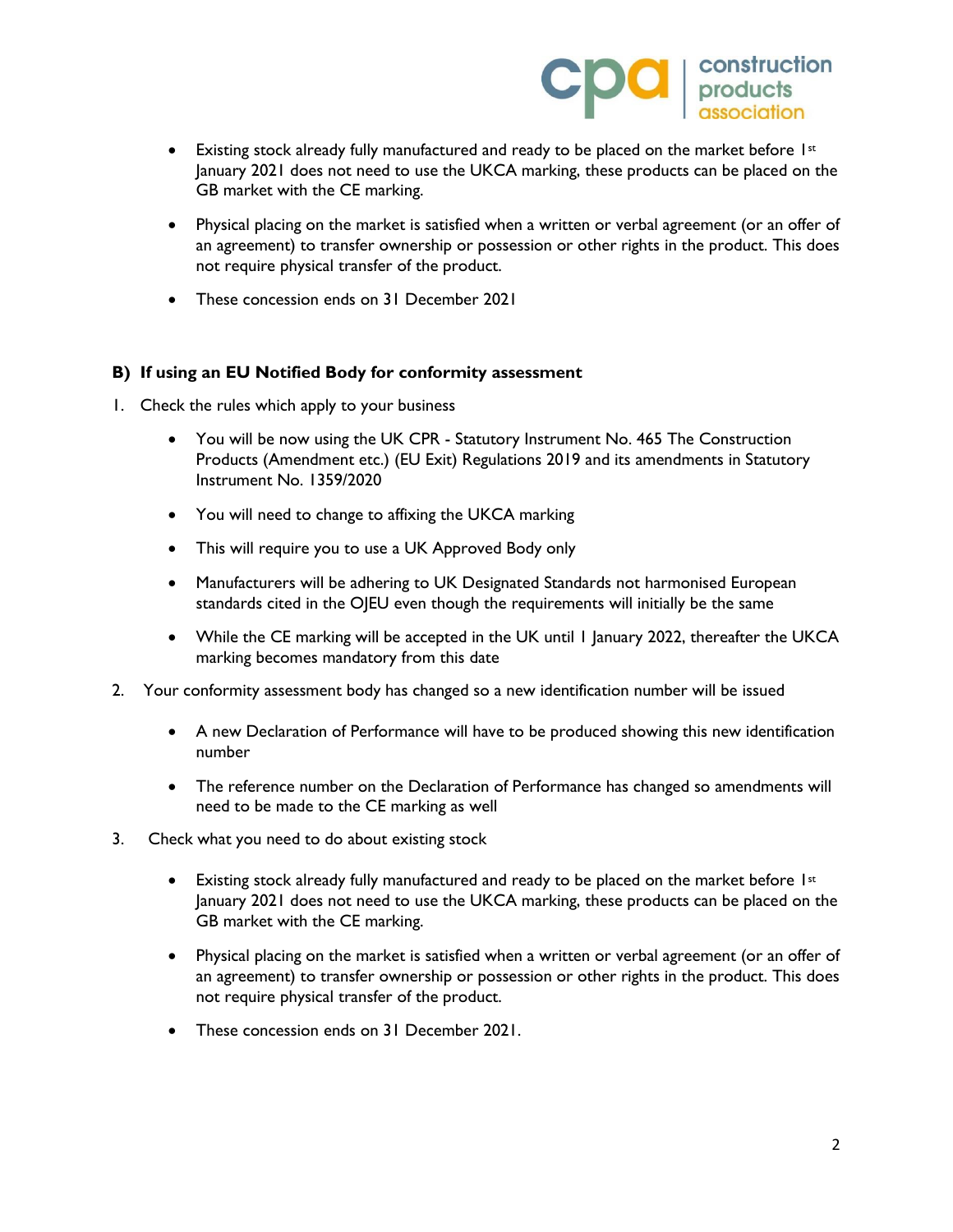

#### **C) New Conformity markings**

| <b>Conformity Marking</b> | <b>Notes</b>                                                                                                                                                                                                                                                                                                                                                                                  |
|---------------------------|-----------------------------------------------------------------------------------------------------------------------------------------------------------------------------------------------------------------------------------------------------------------------------------------------------------------------------------------------------------------------------------------------|
| <b>UKCA</b>               | Commence marking on 1 <sup>st</sup> January 2021<br>Mandatory from 1st January 2022<br>Self- assessment or where required conformity assessment is by a UK<br>Approved Body only                                                                                                                                                                                                              |
| СE                        | Ends on 31 <sup>st</sup> December 2021 or earlier if UK or EU regulations change<br>Self-assessment or where required conformity assessment by an EU<br>Notified Body only<br>(If a UK Notified Body has been used prior to the end of the Transition<br>period, then either this must be transferred to an EU Notified Body or the<br>UKCA marking regime will apply from 1st January 2021.) |

## **Manufacturers in Great Britain selling into the Northern Ireland Market from 1st January 2021**

#### 1. New rules apply

- You will now be primarily using the UK CPR Statutory Instrument No. 465 The Construction Products (Amendment etc.) (EU Exit) Regulations 2019 and its amendments in Statutory Instrument No. 1359/2020 covering Norther Ireland
- The Northern Ireland Protocol takes effect at 11.00pm on 31st December 2020
- This means that Northern Ireland will align with all relevant EU rules relating to the placing of manufactured products on the market
- Products will need to meet the requirements of harmonised European standards cited in the OJEU
- UK Approved Bodies designated by the UKAS will be classed as UK Notified Bodies for the Northern Ireland market and are allowed to assess the performance of construction products to harmonised European standards cited in the OJEU enabling the affixing to the combined CE and UKNI marking
- The Protocol provides for a new UKNI conformity marking if a UK Notified Body is used for conformity assessment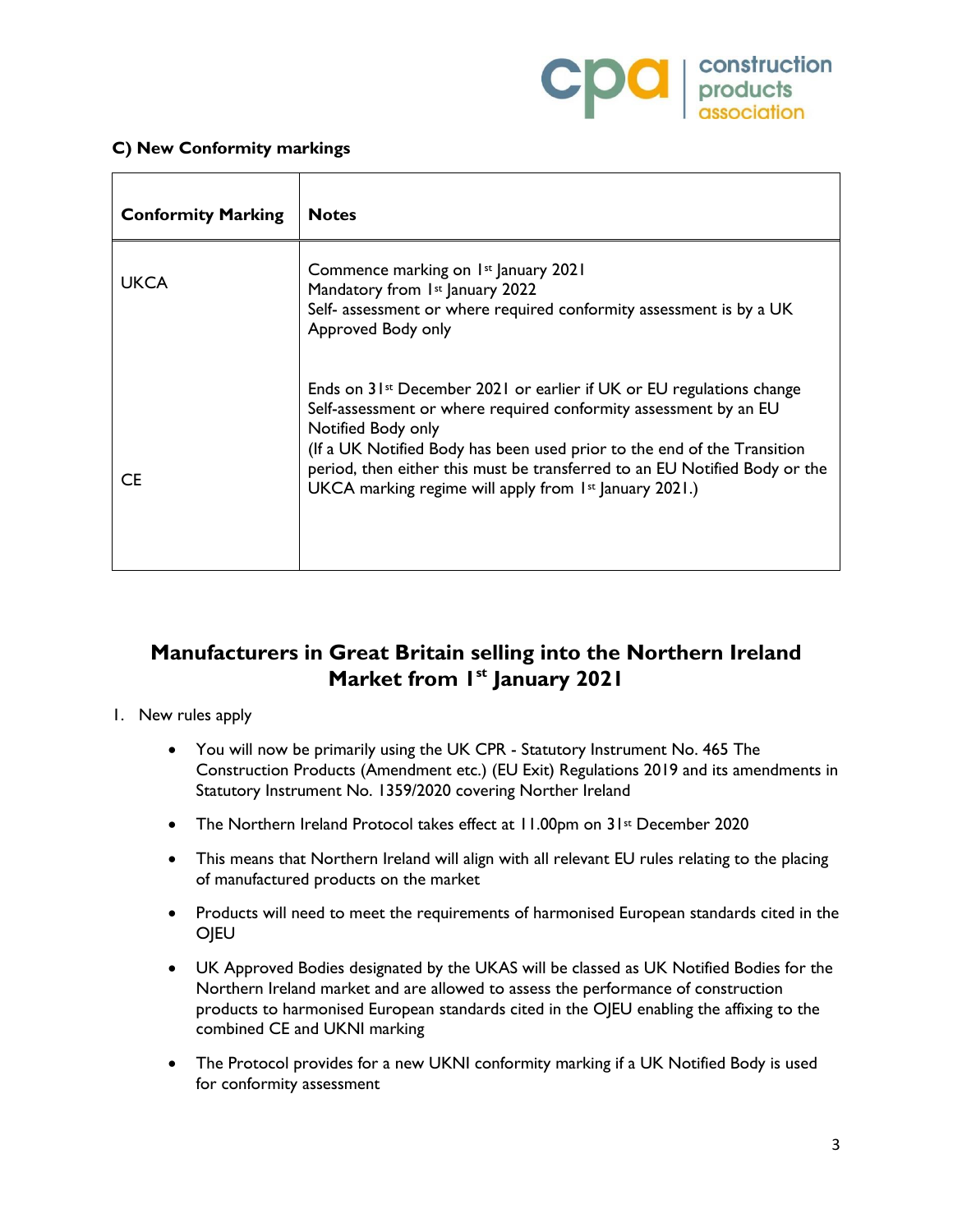

- o This UKNI is an additional marking for products placed on the Northern Ireland market
- o This is to be used in conjunction with the CE marking
- o The combined CE and UKNI marking is require if the mandatory third-party conformity assessment has been undertaken by a body based in the UK
- $\circ$  The UKNI marking cannot be used on its own, it must always accompany the CE marking
- The UKCA marking will not be recognised in Northern Ireland
- Manufacturers will need use the 4-digit identification number of their UK Notified Body on their Declaration of Performance
- All the same rules apply if a UK Technical Assessment Body is used.
- 2. Issue a new Declaration of Performance
	- This will need to refer to harmonised European standards cited in the OJEU and not UK Designated standards
	- Similarly, the CE marking will have to reflect these same changes
- 3. Conformity assessment markings

| <b>Conformity Marking</b>         | <b>Notes</b>                                                                                                                                                                                                                                                                                                                                                                                                                                                                                                                                                                                                                                                                                   |
|-----------------------------------|------------------------------------------------------------------------------------------------------------------------------------------------------------------------------------------------------------------------------------------------------------------------------------------------------------------------------------------------------------------------------------------------------------------------------------------------------------------------------------------------------------------------------------------------------------------------------------------------------------------------------------------------------------------------------------------------|
| Combined CE and UKNI<br><b>CE</b> | Conformity assessment using a UK Notified Body<br>Self-assessment or where required conformity assessment by an EU<br>Notified Body only.<br>NB: If products are manufactured for the NI market that may also be<br>sold in the EU then the CE marking will be required for the EU market.<br>Consideration should be given to whether it is worth following the<br>combined CE and UKNI route as well because this would imply using<br>both a UK Notified Body (for combined CE and UKNI) and an EU<br>Notified Body (for CE). Guidance would need to be sought about<br>whether a product could be placed on the EU market bearing both CE<br>marking and the combined CE and UKNI marking. |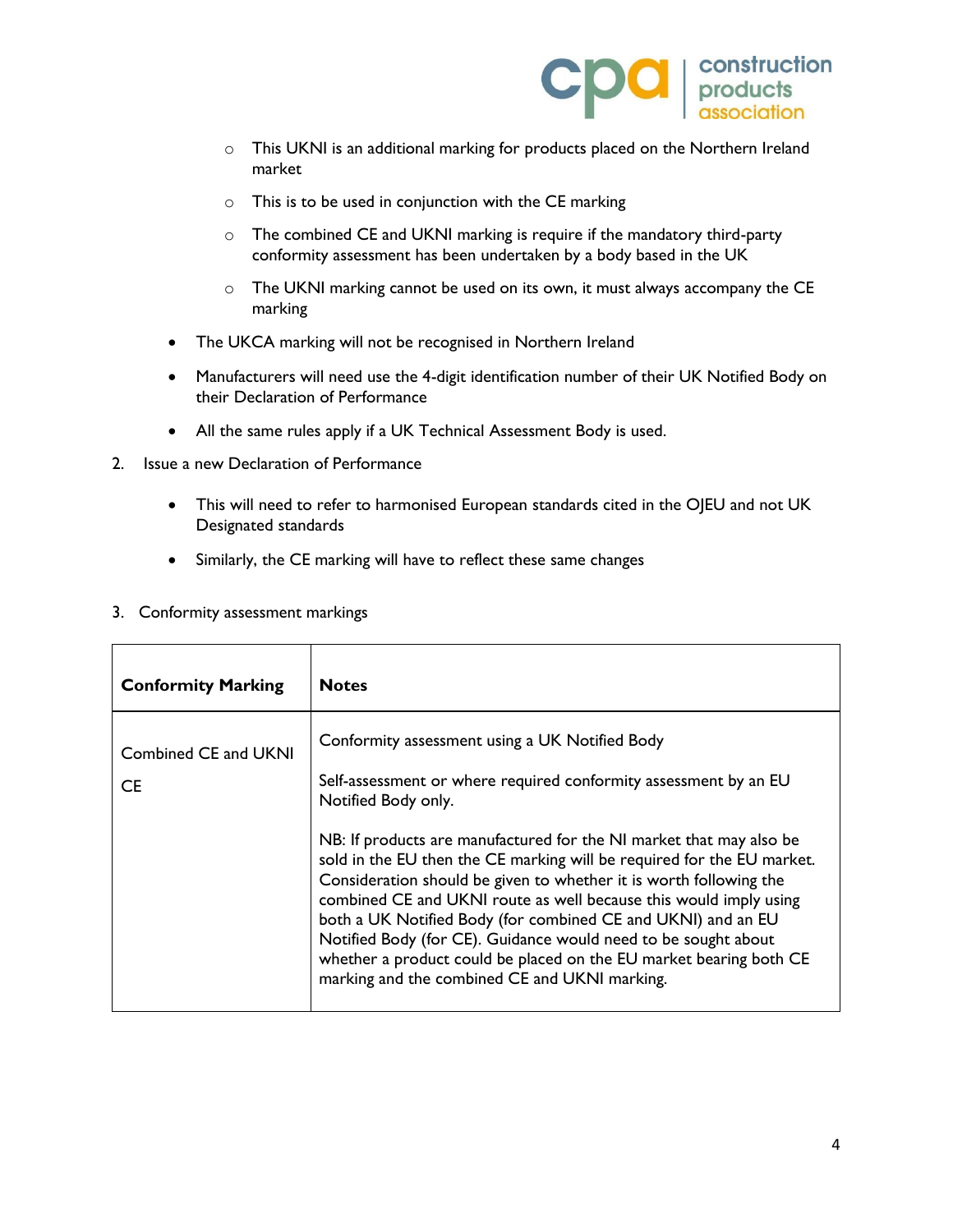

## **Manufacturers in Great Britain selling into the EU market from 1st January 2021**

1. New rules apply

- You will need to use the EU CPR Regulation (EU) No. 305/2011
- Conformity assessment will be by an EU Notified Body
- You will need to draw up a Declaration of Performance referencing the EU CPR (Regulation (EU) No. 305/2011) and harmonised European standards cited in the OJEU

2. Conformity assessment marking

- You will have to use the CE marking
- The CE marking must also reference harmonised European standards cited in the OJEU
- Such products CE marked cannot be placed on the GB market

| <b>Conformity Marking</b> | <b>Notes</b>                                                                             |
|---------------------------|------------------------------------------------------------------------------------------|
| <b>CE</b>                 | Self-assessment or where required, conformity assessment by an EU<br>Notified Body only. |

## **Manufacturers in Northern Ireland selling into the GB Market from 1st January 2021**

- 1. New rules apply:
	- You will now be primarily using the UK CPR Statutory Instrument No. 465 The Construction Products (Amendment etc.) (EU Exit) Regulations 2019 and its amendments in Statutory Instrument No. 1359/2020 covering Norther Ireland
	- The Northern Ireland Protocol takes effect at 11.00pm on 31st December 2020
	- The Protocol allows Northern Ireland to align with all relevant EU rules relating to the placement of manufactured products on the market
	- The Northern Ireland Protocol guarantees unfettered access for Northern Ireland manufacturers to the whole of the UK market without the need for additional approvals
	- GB will recognize all construction products that meet either EU or Northern Ireland rules until I<sup>st</sup> January 2022
		- Products can be assessed using either GB laws or as products manufactured to specific laws referenced in the Northern Ireland Protocol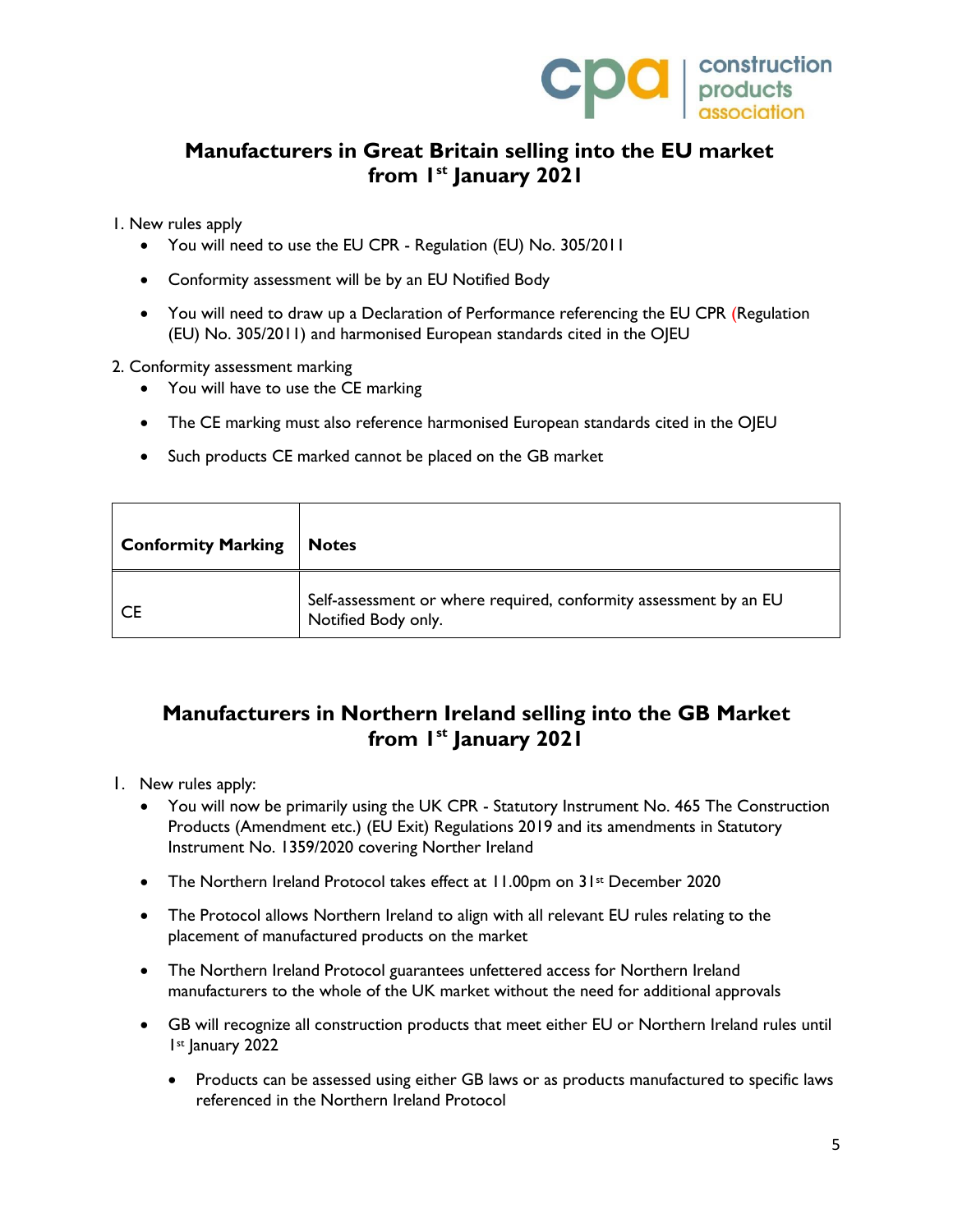

- A UK or an EU Notified Body can undertake conformity assessment
- The Northern Ireland Protocol enables UK Approved Bodies to act as UK Notified Bodies in Northern Ireland only
- These same rules apply if a UK Technical Assessment Body has been used.
- 2. Choice of EU or UK location for Notified Body used
	- You can choose to use either a UK Notified Body or an EU Notified Body
	- If using an EU Notified Body only the CE marking can be affixed to the product
	- If using a UK Notified Body the combined CE and UKNI marking has to be affixed to the product
- 3. Conformity assessment markings

| <b>Conformity Marking</b>                                                                                                                                                              | <b>Notes</b>                                                                                                                                                                                                                                                                                                        |
|----------------------------------------------------------------------------------------------------------------------------------------------------------------------------------------|---------------------------------------------------------------------------------------------------------------------------------------------------------------------------------------------------------------------------------------------------------------------------------------------------------------------|
| NI manufactures supplying<br>qualifying products benefit from<br>'unfettered access' to the GB<br>market. Any product legally<br>placed by them on the NI market<br>can be sold in GB. |                                                                                                                                                                                                                                                                                                                     |
| Products manufactured to GB<br>laws<br><b>UKCA</b>                                                                                                                                     | Self-assessment or where required conformity assessment by a<br>UK Approved Body only                                                                                                                                                                                                                               |
| Products manufactured to specific<br>laws referenced in the NI<br>Protocol                                                                                                             |                                                                                                                                                                                                                                                                                                                     |
| <b>CE</b>                                                                                                                                                                              | Self-assessment or where required conformity assessment by an<br>EU Notified Body only.<br>(If a UK Notified Body has been used prior to the end of the<br>Transition Period, then either this must be transferred to an EU<br>Notified Body or the CE and UKNI marking regime will apply<br>from 1st January 2021. |
| CE and UKNI                                                                                                                                                                            | Conformity assessment by a UK Notified Body                                                                                                                                                                                                                                                                         |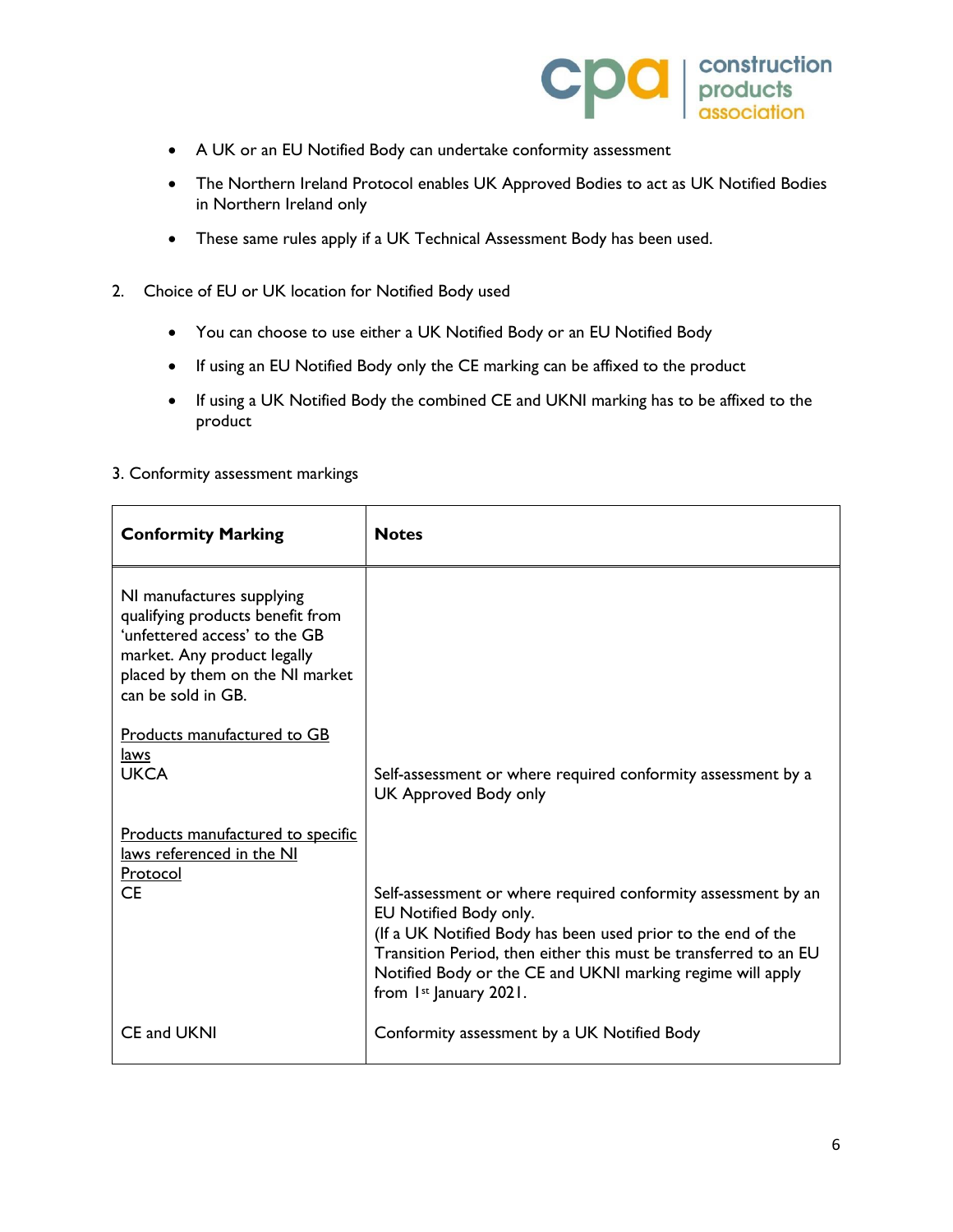

## **Manufactures in Northern Ireland selling into the NI Market from 1st January 2021**

## **A) If using a UK Notified Body for conformity assessment**

1. New rules will apply

- You will now be using the UK CPR Statutory Instrument No. 465 The Construction Products (Amendment etc.) (EU Exit) Regulations 2019 and its amendments in Statutory Instrument No. 1359/2020 covering Northern Ireland
- The Northern Ireland Protocol takes effect at 11.00pm on 31st December 2020
- The Protocol allows Northern Ireland to align with all relevant EU rules relating to the placement of manufactured products on the market
- You will need to draw up a Declaration of Performance
- You will need to affix the combined CE and UKNI marking to show products meet the requirements of both the UK CPR and the EU CPR if using a UK Notified Body (The UKCA mark will not be recognized on the Northern Ireland market.)
- The combined CE and UKNI marking needs to be used if:
	- o You are placing products subject to CE marking on the Northern Ireland market
	- o The products require mandatory third party conformity assessment
	- o A UK body is used to undertake the conformity assessment
- If you have undertaken self-certification of your own products before 1<sup>st</sup> January 2021 you do not need to make any changes
- These same rules apply id using a UK Technical Assessment Body.

#### **B) If using an EU Notified Body for conformity assessment**

1. Continue using the same rules as before

- You will be working to the EU CPR Regulation (EU) No. 305/2011
- You will need to draw up a Declaration of Performance
- You will need to use only the CE mark to show products meet the requirements of the EU CPR - Regulation (EU) No. 305/2011
- If you have undertaken self-certification of your own products before I<sup>st</sup> January 2021 you do not need to make any changes.